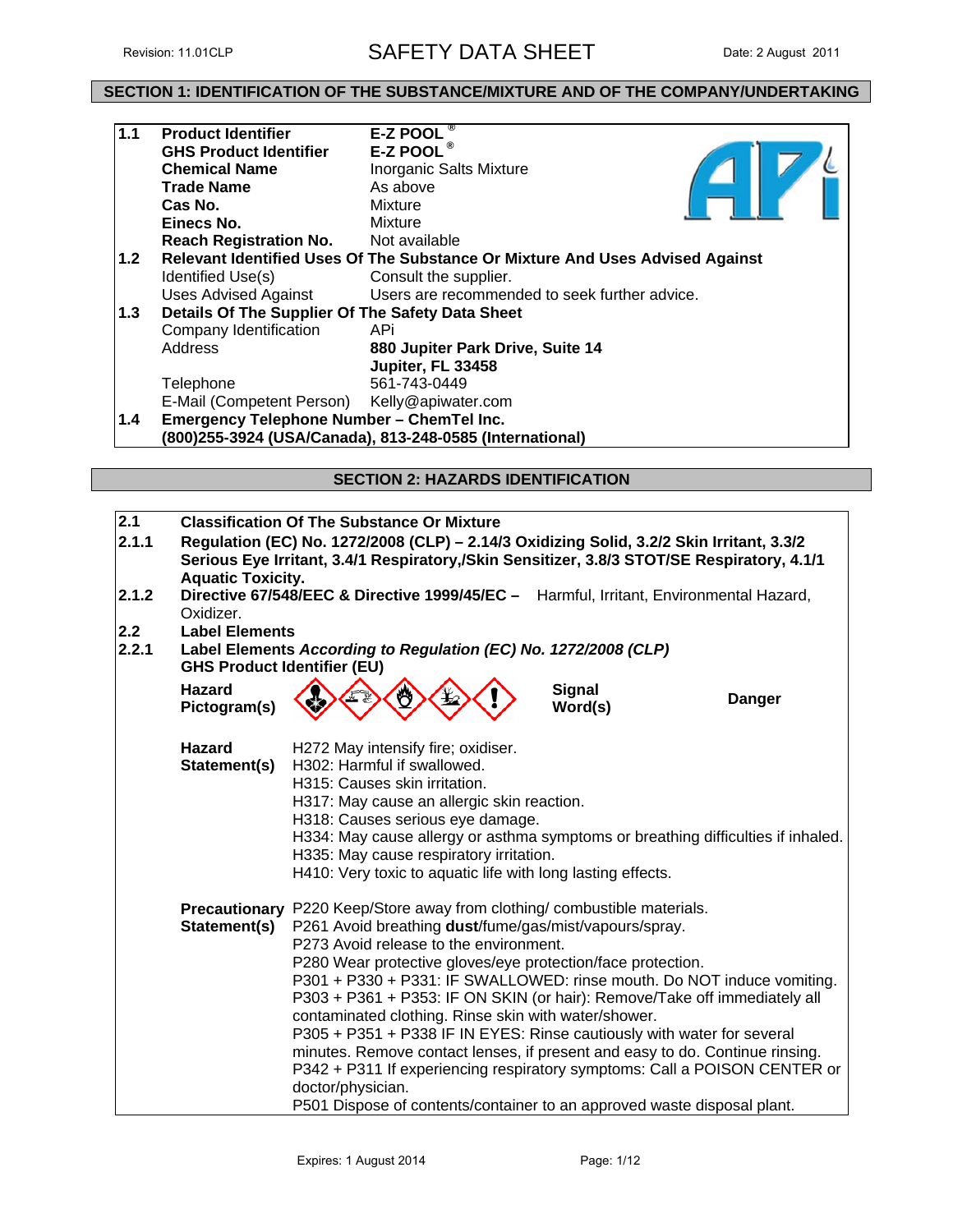| 2.2.2 |                         | Label Elements According to Directive 67/548/EEC & Directive 1999/45/EC                                                                                                                                                             |
|-------|-------------------------|-------------------------------------------------------------------------------------------------------------------------------------------------------------------------------------------------------------------------------------|
|       | <b>Hazard</b><br>Symbol |                                                                                                                                                                                                                                     |
|       | <b>Risk Phrases</b>     | R8: Contact with combustible material may cause fire.<br>R22: Harmful if swallowed.                                                                                                                                                 |
|       |                         | R36/37/38: Irritating to eyes, respiratory system and skin.                                                                                                                                                                         |
|       |                         | R42/43: May cause sensitization by inhalation and skin contact.                                                                                                                                                                     |
|       |                         | R50/53: Very toxic to aquatic organisms, may cause long-term adverse effects<br>in the aquatic environment.                                                                                                                         |
|       | <b>Safety</b>           | S22 Do not breathe dust.                                                                                                                                                                                                            |
|       | <b>Phrases</b>          | S24 Avoid contact with skin.                                                                                                                                                                                                        |
|       |                         | S26 In case of contact with eyes, rinse immediately with plenty of water and<br>seek medical advice.                                                                                                                                |
|       |                         | S37 Wear suitable gloves.                                                                                                                                                                                                           |
|       |                         | S39 Wear eye/face protection.                                                                                                                                                                                                       |
|       |                         | S60 This material and its container must be disposed of as hazardous waste.<br>S61 Avoid release to the environment. Refer to special instructions/ Safety data                                                                     |
|       |                         | sheets.                                                                                                                                                                                                                             |
| 2.3   |                         | Other Hazards GHS Classification (USA): Hazardous under OSHA Hazard Communication                                                                                                                                                   |
|       |                         | Standard.<br>HMIS: Health-2, Flammability-0, Reactivity - 1                                                                                                                                                                         |
|       |                         |                                                                                                                                                                                                                                     |
|       |                         |                                                                                                                                                                                                                                     |
|       |                         | <b>Hazard Statement(s)</b>                                                                                                                                                                                                          |
|       |                         | H272 May intensify fire; oxidiser.                                                                                                                                                                                                  |
|       |                         | H302: Harmful if swallowed.<br>H315 Causes skin irritation.                                                                                                                                                                         |
|       |                         | H317 May cause an allergic skin reaction.                                                                                                                                                                                           |
|       |                         | H318 Causes serious eye damage                                                                                                                                                                                                      |
|       |                         | H334 May cause allergy or asthma symptoms or breathing difficulties if inhaled.<br>H371 May cause damage to organs.                                                                                                                 |
|       |                         |                                                                                                                                                                                                                                     |
|       |                         | <b>Precautionary Statement(s)</b>                                                                                                                                                                                                   |
|       |                         | P220 Keep/Store away from clothing/ combustible materials.<br>P260 Do not breathe dust/fume/gas/mist/vapours/spray.                                                                                                                 |
|       |                         | P264 Wash skin thoroughly after handling.                                                                                                                                                                                           |
|       |                         | P270 Do not eat, drink or smoke when using this product.                                                                                                                                                                            |
|       |                         | P273 Avoid release to the environment.                                                                                                                                                                                              |
|       |                         | P280 Wear protective gloves/ eye protection/ face protection.<br>P301 + P312 IF SWALLOWED: Call a POISON CENTER or doctor/ physician if                                                                                             |
|       |                         | you feel unwell.                                                                                                                                                                                                                    |
|       |                         | P305 + P351 + P338 IF IN EYES: Rinse cautiously with water for several<br>minutes. Remove contact lenses, if present and easy to do. Continue rinsing.<br>P342 + P311 If experiencing respiratory symptoms: Call a POISON CENTER or |
|       |                         | doctor/physician.<br>P501 Dispose of contents/ container to an approved waste disposal plant.                                                                                                                                       |
|       |                         |                                                                                                                                                                                                                                     |
|       |                         |                                                                                                                                                                                                                                     |
|       |                         |                                                                                                                                                                                                                                     |
|       |                         |                                                                                                                                                                                                                                     |

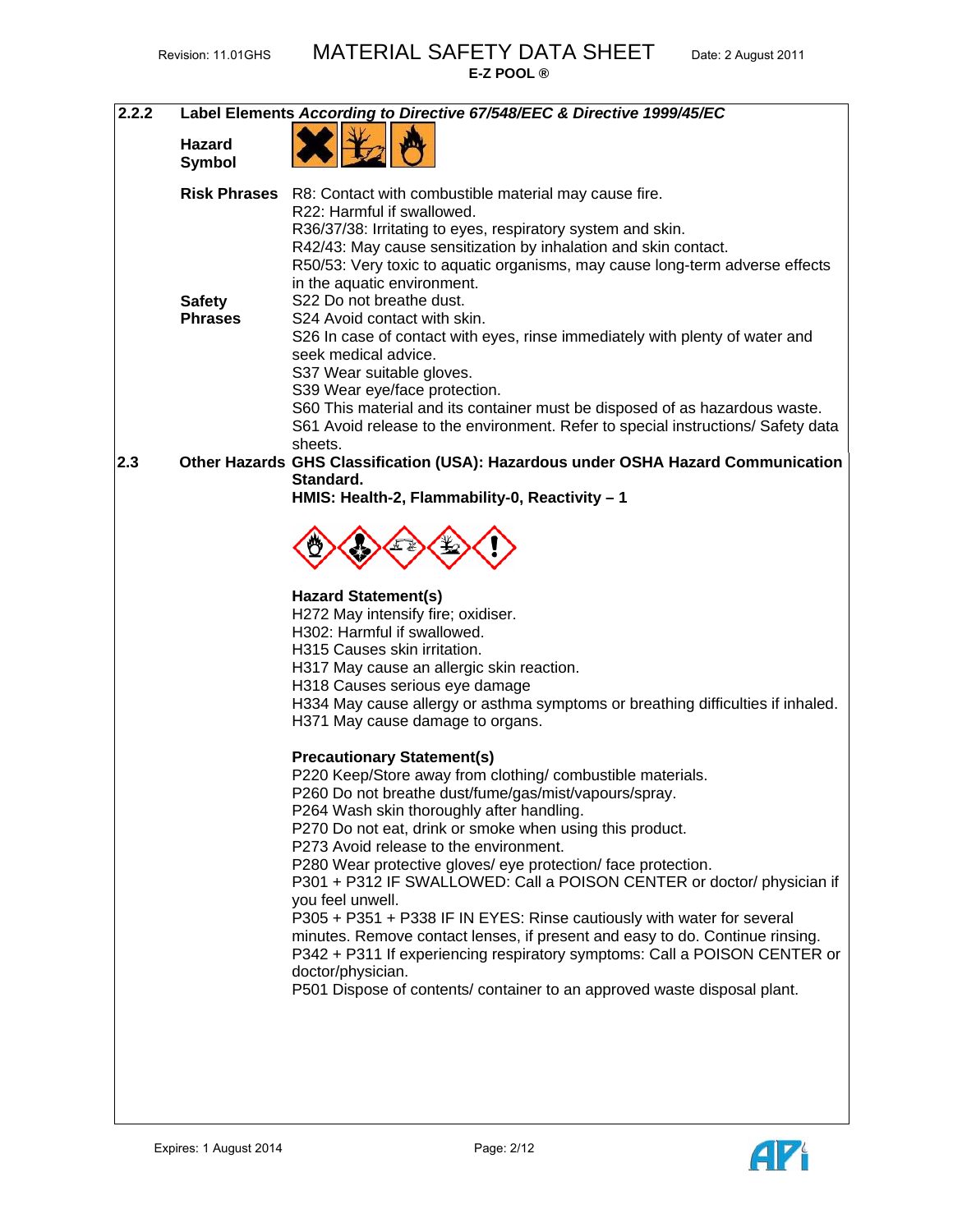**WHMIS/GHS Classification (Canada): C Oxidizer, D1B** Toxic material causing immediate and serious toxic effects **, D2A** Respiratory sensitizer, **D2B**  Moderate eye irritant, Skin sensitizer. **E** Corrosive Material.





#### **Hazard Statement(s)**

**H272 May intensify fire: oxidiser.** H302: Harmful if swallowed. H315 Causes skin irritation. H317 May cause an allergic skin reaction. H318: Causes serious eye damage. H334 May cause allergy or asthma symptoms or breathing difficulties if inhaled. H335 May cause respiratory irritation. H371 May cause damage to organs.

#### **Precautionary Statement(s)**

P220 Keep/Store away from clothing/ combustible materials. P261 Avoid breathing dust/ fume/ gas/ mist/ vapours/ spray. P264 Wash skin thoroughly after handling. P270 Do not eat, drink or smoke when using this product. P280 Wear protective gloves/ eye protection/ face protection. P301 + P312 IF SWALLOWED: Call a POISON CENTER or doctor/ physician if you feel unwell. P305 + P351 + P338 IF IN EYES: Rinse cautiously with water for several minutes. Remove contact lenses, if present and easy to do. Continue rinsing. P310 Immediately call a POISON CENTER or doctor/ physician. P330 Rinse mouth. P337 + P313 If eye irritation persists: Get medical advice/ attention. P501 Dispose of contents/ container to an approved waste disposal plant.

# **2.4 Additional Information See Section 16 for additional information.**

Potential Health Effects

| Inhalation          | Irritation of the respiratory tract.                                                                                                                                                            |
|---------------------|-------------------------------------------------------------------------------------------------------------------------------------------------------------------------------------------------|
| <b>Skin Contact</b> | Causes irritation. Possible sensitization and allergic contact dermatitis.                                                                                                                      |
| <b>Eye Contact</b>  | Severe eye irritation with corneal burns.                                                                                                                                                       |
| Ingestion           | Harmful if swallowed. Effects and Symptoms - Weakness, Headache,<br>nausea and vomiting, Bloodstained vomiting, Nausea, Bloodstained<br>diarrhoea. May cause internal burns to digestive tract. |

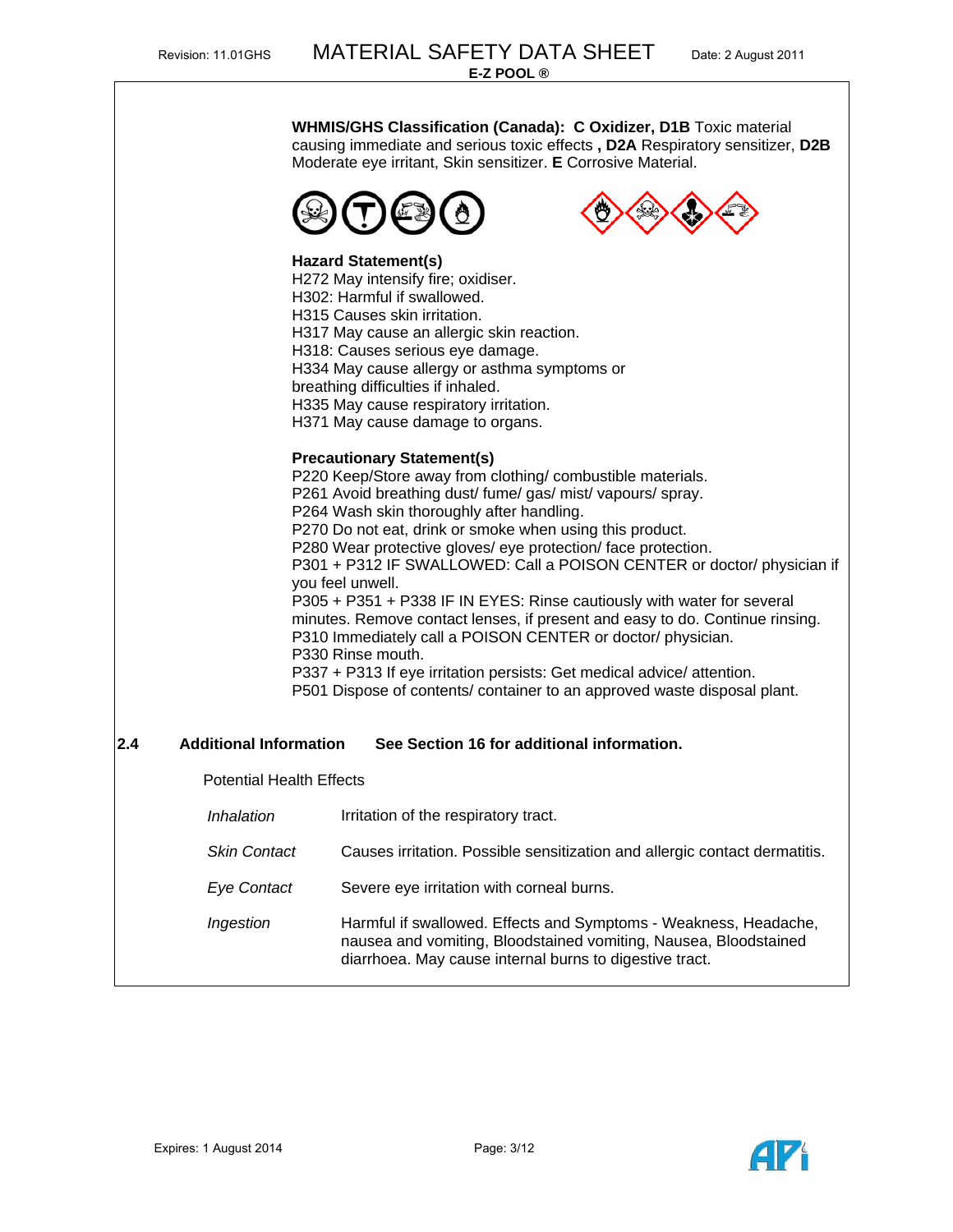# Revision: 11.01GHS MATERIAL SAFETY DATA SHEET Date: 2 August 2011

#### **E-Z POOL ®**

#### **SECTION 3: COMPOSITION/INFORMATION ON INGREDIENTS**

| EC Classification No. 1272/2008/EC and GHS Classification |           |           |          |                                     |                                                |                                                                                                           |  |
|-----------------------------------------------------------|-----------|-----------|----------|-------------------------------------|------------------------------------------------|-----------------------------------------------------------------------------------------------------------|--|
| <b>Hazardous</b><br>Ingredient(s)                         | %W/W      | CAS No.   | EC No.   | <b>REACH</b><br>Registration<br>No. | Hazard Pictogram(s) and Hazard<br>Statement(s) |                                                                                                           |  |
| Proprietary Ingredient                                    | 30-60%    | NR.       | NR.      | <b>NA</b>                           |                                                | 2.14/3, 3.1/4, 3.3/2,<br>$3.8/3, 3.2/2, 3.4/1$ :<br>H372, H272, H302,<br>H315, H317, H319,<br>H334, H335. |  |
| Proprietary Ingredient                                    | 20-40%    | NR.       | NR.      | <b>NA</b>                           | 不安                                             | $3.3/1$ : H318                                                                                            |  |
| Proprietary Ingredient                                    | $5 - 15%$ | NR.       | NR.      | <b>NA</b>                           |                                                | $3.1/4$ , $3.3/2$ : H $302$ ,<br>H319.                                                                    |  |
| Copper Sulfate,<br>Pentahydrate                           | $1 - 6%$  | 7758-98-7 | 231-64-6 | <b>NA</b>                           |                                                | $3.1/4$ , $3.3/2$ , $3.2/2$ ,<br>4.1/1.: H302, H315,<br>H319, H410                                        |  |

#### **EC Classification No. 67/548/EEC**

| Hazardous Ingredient(s)            | %W/W      | CAS No.   | EC No.   | <b>REACH</b><br><b>Registration No.</b> | Hazard Pictogram(s) and Risk<br>(R) Phras(es)                                                              |
|------------------------------------|-----------|-----------|----------|-----------------------------------------|------------------------------------------------------------------------------------------------------------|
| Proprietary Ingredient             | 30-60%    | <b>NR</b> | NR.      | <b>NA</b>                               | O: Xn : Xi : R8<br>R22, R36/37/38,<br>R42/43                                                               |
| Proprietary Ingredient             | 20-40%    | <b>NR</b> | NR.      | ΝA                                      | Xi: R41                                                                                                    |
| Proprietary Ingredient             | $5 - 15%$ | <b>NR</b> | NR.      | <b>NA</b>                               | Xn : Xi :<br>R22,R36                                                                                       |
| Copper II Sulfate,<br>Pentahydrate | $1 - 6%$  | 7758-98-7 | 231-64-6 | <b>NA</b>                               | Xn : N:<br>R22, R36/38,<br>R50/53                                                                          |
| 3.3                                |           |           |          |                                         | Additional Information - For full text of H phrases see section 16. For full text of R phrases see section |

16. Non-Hazardous ingredients are not listed and make up the balance of the product.

# **SECTION 4: FIRST AID MEASURES**

| 4.1 | <b>Description Of First Aid Measures</b>                                     |                                                                                                                                                                                                                                                                                                                                                                                                                                                                                                                                                                                                                                                                                                                                     |
|-----|------------------------------------------------------------------------------|-------------------------------------------------------------------------------------------------------------------------------------------------------------------------------------------------------------------------------------------------------------------------------------------------------------------------------------------------------------------------------------------------------------------------------------------------------------------------------------------------------------------------------------------------------------------------------------------------------------------------------------------------------------------------------------------------------------------------------------|
|     | Inhalation                                                                   | Remove patient from exposure. Have the contaminated individual blow<br>nose. Keep patient at rest and give oxygen if breathing difficult. If<br>symptoms develop, obtain medical attention.                                                                                                                                                                                                                                                                                                                                                                                                                                                                                                                                         |
|     | <b>Skin Contact</b>                                                          | Remove contaminated clothing immediately and drench affected skin<br>with plenty of water. If irritation (redness, rash, blistering) develops,<br>get medical attention.                                                                                                                                                                                                                                                                                                                                                                                                                                                                                                                                                            |
|     | Eye Contact                                                                  | Irrigate with eyewash solution or clean water, holding the eyelids apart,<br>for at least 15 minutes. Obtain medical attention.                                                                                                                                                                                                                                                                                                                                                                                                                                                                                                                                                                                                     |
|     | Ingestion                                                                    | Avoid ingestion. Do not induce vomiting. Get immediate medical<br>attention. CALL PHYSICIAN OR POISON CONTROL<br>CENTER FOR MOST CURRENT INFORMATION.                                                                                                                                                                                                                                                                                                                                                                                                                                                                                                                                                                               |
| 4.2 | <b>Most Important Symptoms And</b><br><b>Effects, Both Acute And Delayed</b> | Acute: Depending on the duration of contact, over-exposures can<br>mildly to moderately irritate the eyes, skin, mucous membranes, and<br>any other exposed tissue. Severe, prolonged eye contact may result in<br>blindness. If inhaled, irritation of the respiratory system may occur, with<br>coughing and breathing difficulty. Severe ingestion over-exposures may<br>be fatal.<br><b>Delayed and Chronic Effects:</b> The Oxidizer component is a skin<br>sensitizer; prolonged or repeated contact with this product<br>may result in the development of dermatitis, rashes, and other allergic<br>skin reactions. Refer to Section 11 (Toxicology Information) for<br>additional information on this product's components. |

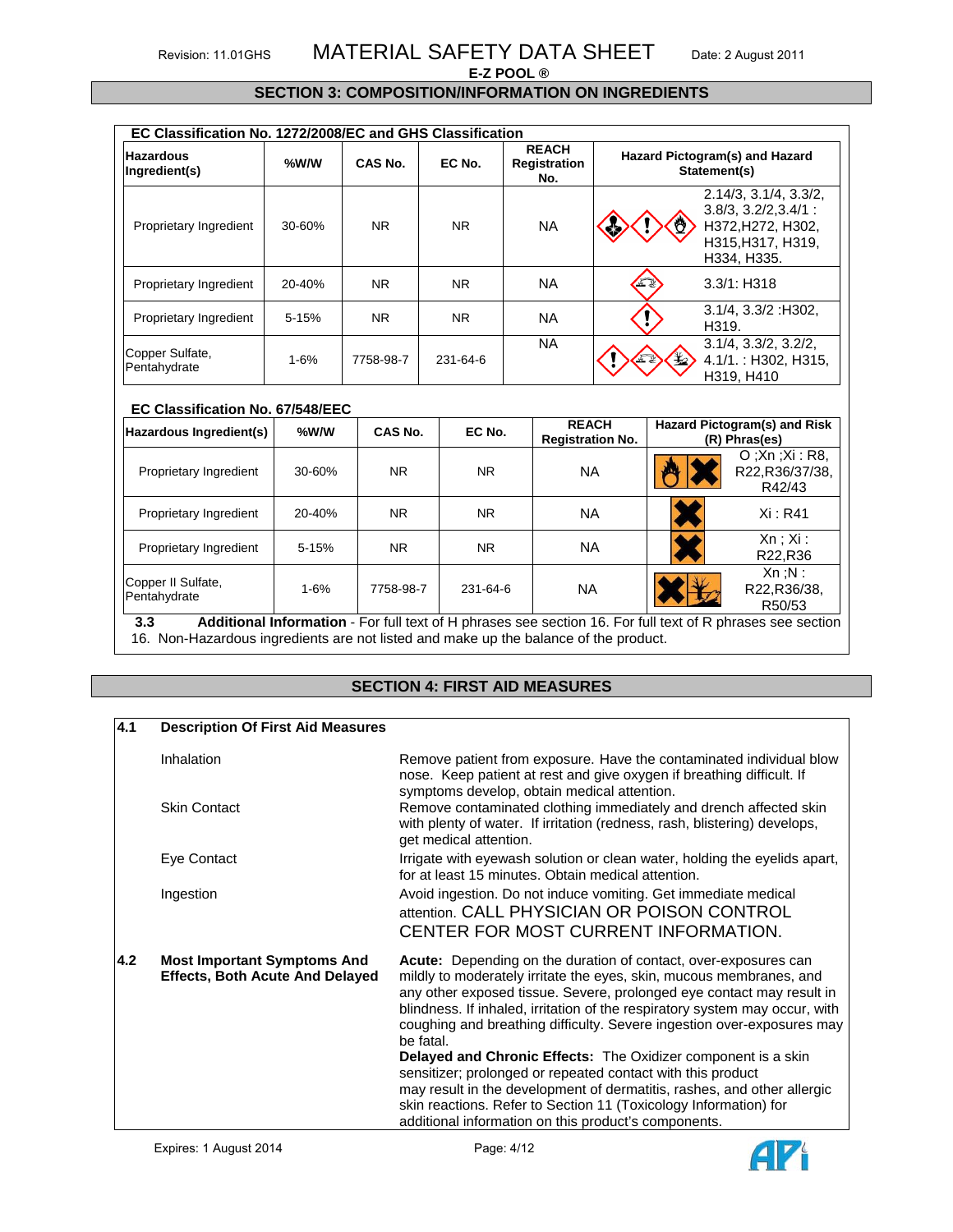# Revision: 11.01GHS MATERIAL SAFETY DATA SHEET Date: 2 August 2011

#### **E-Z POOL ®**

**4.3 Indication Of The Immediate Medical Attention And Special Treatment Needed** 

Treat symptomatically. Eliminate overexposure.

# **SECTION 5: FIRE-FIGHTING MEASURES**

| 5.1 | <b>Extinguishing Media</b>                                                       | Not Flammable. No declared Flash Point, Explosive Limits, or Auto-Ignition Temperature.                                                   |
|-----|----------------------------------------------------------------------------------|-------------------------------------------------------------------------------------------------------------------------------------------|
|     | Suitable Extinguishing<br>Media                                                  | Extinguisher suitable for ordinary combustible materials. Class A<br>extinguishing agents.                                                |
|     | Unsuitable Extinguishing<br>Media                                                | None known.                                                                                                                               |
| 5.2 | <b>Special Hazards Arising</b><br><b>From The Substance Or</b><br><b>Mixture</b> | May intensify fire; oxidizer. A self contained breathing apparatus and suitable<br>protective clothing should be worn in fire conditions. |
| 5.3 | <b>Advice for Fire-fighters</b>                                                  | Extinguish preferably with dry chemical, foam or water spray.                                                                             |

# **SECTION 6: ACCIDENTAL RELEASE MEASURES**

| 6.1<br>6.2 | <b>Personal Precautions,</b><br><b>Protective Equipment And</b><br><b>Emergency Procedures</b><br><b>Environmental Precautions</b> | Avoid dust generation. Ensure full personal protection (including<br>respiratory protection) during removal of spillages. In case of a spill,<br>clear the affected area and protect people. For small releases (e.g., 2)<br>pound release), clean-up spilled solid wearing gloves, goggles, and<br>suitable body protection. The minimum Personal Protective Equipment<br>recommended for response to non-incidental releases (e.g., 300 pound<br>release) should be Level C: triple-gloves (rubber gloves, nitrile gloves<br>over latex gloves), chemical resistant suit and boots, hard-hat, and an<br>air-purifying respirator (with high efficiency particulate filter). Sweep-up<br>or vacuum spilled solid. Triple-rinse area with water. Place all spill<br>residue in a suitable container. Dispose of in accordance with<br>applicable U.S. Federal, State, or local procedures, or the appropriate<br>standards of Canada, Australia, and EU Member States.<br>Ventilation recommended. |
|------------|------------------------------------------------------------------------------------------------------------------------------------|----------------------------------------------------------------------------------------------------------------------------------------------------------------------------------------------------------------------------------------------------------------------------------------------------------------------------------------------------------------------------------------------------------------------------------------------------------------------------------------------------------------------------------------------------------------------------------------------------------------------------------------------------------------------------------------------------------------------------------------------------------------------------------------------------------------------------------------------------------------------------------------------------------------------------------------------------------------------------------------------------|
| 6.3        | <b>Methods And Material For</b><br><b>Containment And Cleaning Up</b>                                                              | Collect mechanically and dispose of according to Section 13. Transfer<br>to a lidded container for disposal or recovery. Avoid dust generation.<br>Ensure adequate ventilation.                                                                                                                                                                                                                                                                                                                                                                                                                                                                                                                                                                                                                                                                                                                                                                                                                    |
| 6.4        | <b>Reference To Other Sections</b>                                                                                                 | See Also Section 7, 8, 13.                                                                                                                                                                                                                                                                                                                                                                                                                                                                                                                                                                                                                                                                                                                                                                                                                                                                                                                                                                         |
| 6.5        | <b>Additional Information</b>                                                                                                      | None                                                                                                                                                                                                                                                                                                                                                                                                                                                                                                                                                                                                                                                                                                                                                                                                                                                                                                                                                                                               |

# **SECTION 7: HANDLING AND STORAGE**

| 7.1<br>7.2 | <b>Precautions For Safe</b><br>Handling<br><b>Conditions For Safe</b><br>Storage, Including<br>Any Incompatibilities | Avoid contact with skin and eyes. Wash hands before eating, drinking or smoking.<br>Avoid accumulation of dust. Use only in well-ventilated areas.<br>Store in the original container in a cool, dry well ventilated area. Keep containers<br>tightly sealed. Store containers away from wood, cardboard boxes, and other<br>combustible materials. Inspect all incoming containers before storage, to ensure<br>containers are properly labeled and not damaged. Do not seal a container into which<br>wetted product has been placed. The wetted product will generated toxic<br>gases (e.g., sulfur compounds). If this reaction occurs in a sealed container, there<br>will be a build-up of pressure, which can result in an inhalation exposure to a<br>significant level of toxic substances upon opening the container. Additionally, there is<br>the potential for the pressurized container to rupture. Empty containers may contain<br>residual particulates; therefore, empty containers should be handled with care.<br>Never store food, feed, or drinking water in containers which held this product. |
|------------|----------------------------------------------------------------------------------------------------------------------|-----------------------------------------------------------------------------------------------------------------------------------------------------------------------------------------------------------------------------------------------------------------------------------------------------------------------------------------------------------------------------------------------------------------------------------------------------------------------------------------------------------------------------------------------------------------------------------------------------------------------------------------------------------------------------------------------------------------------------------------------------------------------------------------------------------------------------------------------------------------------------------------------------------------------------------------------------------------------------------------------------------------------------------------------------------------------------------------------------------------------|
|            | Storage Temperature<br>Storage Life                                                                                  | Ambient.<br>Not available                                                                                                                                                                                                                                                                                                                                                                                                                                                                                                                                                                                                                                                                                                                                                                                                                                                                                                                                                                                                                                                                                             |

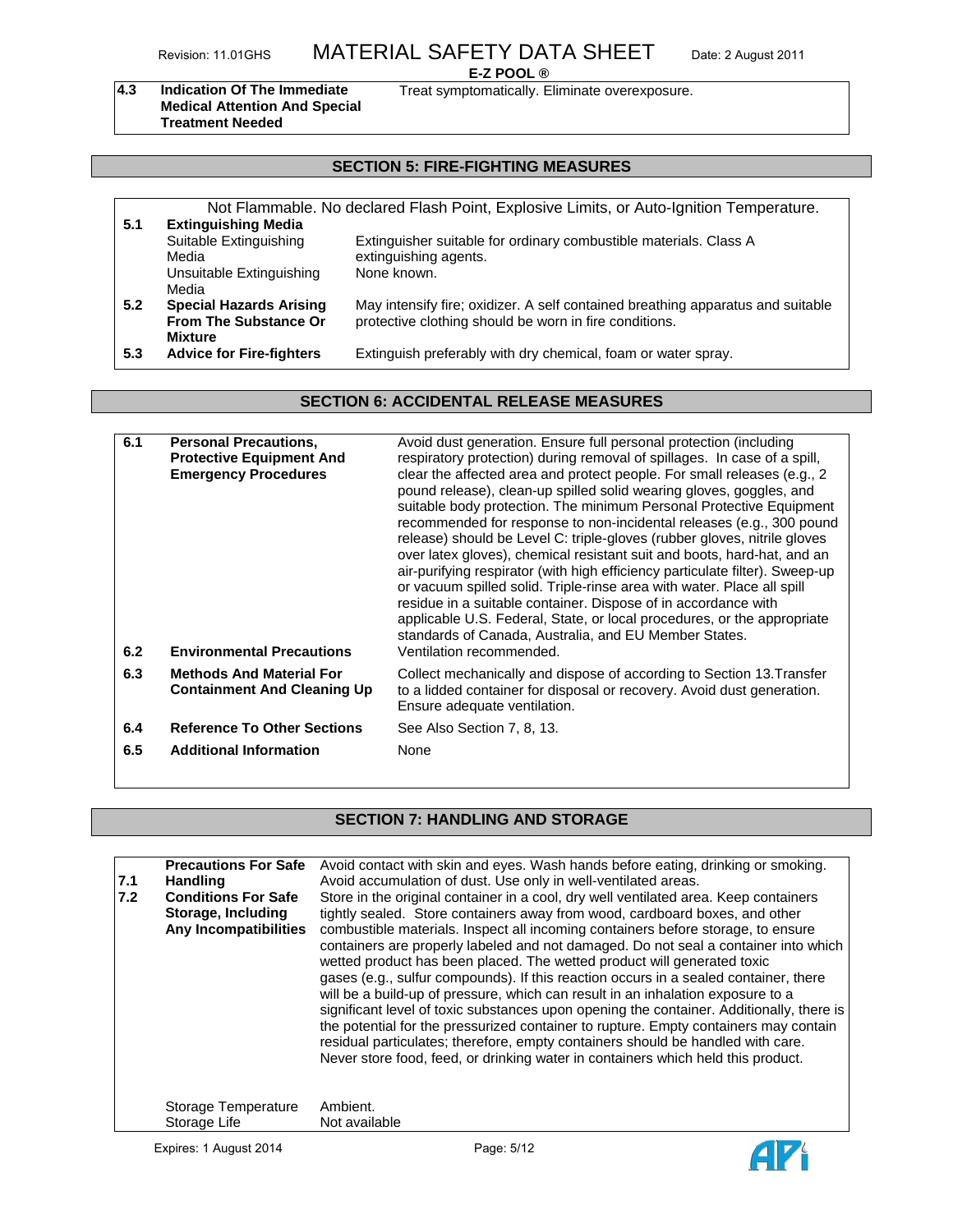Incompatible Materials Separate from Organic substances, strong acids, strong bases, powdered metal. This product contains an oxidizer (the Oxidizer component); care should be taken to avoid exposing this substance to combustible materials in transport (and storage).

**7.3 Specific End Use(s)** Consult the supplier.

# **SECTION 8: EXPOSURE CONTROLS/PERSONAL PROTECTION**

### **8.1 Control Parameters**

#### **8.1.1 Occupational Exposure Limits**

| <b>Substance</b>                                                                                                                     | CAS No.        | LTEL<br>(8 hr TWA ppm) | <b>LTEL</b><br>$(8 \text{ hr} \text{ TWA} \text{ mg/m}^3)$                | <b>STEL</b><br>(ppm) | <b>STEL</b><br>(mg/m <sup>3</sup> ) | Note:        |
|--------------------------------------------------------------------------------------------------------------------------------------|----------------|------------------------|---------------------------------------------------------------------------|----------------------|-------------------------------------|--------------|
|                                                                                                                                      | <b>NR</b>      | NE.                    | 0.1                                                                       | <b>NE</b>            | NE.                                 | <b>ACGIH</b> |
| Proprietary Ingredient                                                                                                               |                | NE.                    | <b>NE</b>                                                                 | NE.                  | <b>NE</b>                           | <b>OSHA</b>  |
|                                                                                                                                      | <b>NR</b>      | NE.                    | <b>NE</b>                                                                 | <b>NE</b>            | <b>NE</b>                           | <b>ACGIH</b> |
| Proprietary Ingredient                                                                                                               |                | NE.                    | <b>NE</b>                                                                 | <b>NE</b>            | NE.                                 | <b>OSHA</b>  |
| Proprietary Ingredient                                                                                                               | N <sub>R</sub> | NE.                    | 10                                                                        | <b>NE</b>            | 20                                  | <b>ACGIH</b> |
|                                                                                                                                      |                | NE.                    | 10 (vacated)                                                              | <b>NE</b>            | 20 (vacated)                        | <b>OSHA</b>  |
|                                                                                                                                      |                | NE.                    | 2                                                                         | <b>NE</b>            | NE.                                 | <b>ACGIH</b> |
| Proprietary Ingredient                                                                                                               | <b>NR</b>      | NE.                    | 2                                                                         | <b>NE</b>            | <b>NE</b>                           | <b>OSHA</b>  |
| Copper II Sulfate,*<br>Pentahydrate; Exposure<br>limits are for copper<br>soluble compounds, as Cu &<br>copper dusts & mists, as Cu. | 7758-987       | <b>NE</b>              | Soluble<br>Compounds: NIC<br>$= 0.05$<br>(resp.frac.)<br>Dusts & Mists: 1 | <b>NE</b>            | NE.                                 | <b>ACGIH</b> |
| * Carcinogen: EPA Class D.                                                                                                           |                | <b>NE</b>              | Dusts & Mists: 1                                                          | <b>NE</b>            | <b>NE</b>                           | <b>OSHA</b>  |

# **8.1.2 Biological Limit Value**

| <b>Limit Value Type</b><br>(Country Of Origin) | <b>Substance</b> | <b>CAS No.</b> | <b>Biological Limit Value</b> | Note: |  |  |  |  |  |
|------------------------------------------------|------------------|----------------|-------------------------------|-------|--|--|--|--|--|
| <b>USA</b>                                     | None listed.     | NА             | ΝA                            | ΝA    |  |  |  |  |  |
| 8.1.3 PNECs and DNELs                          |                  |                |                               |       |  |  |  |  |  |
| No PNECs or DNELs available for product.       |                  |                |                               |       |  |  |  |  |  |

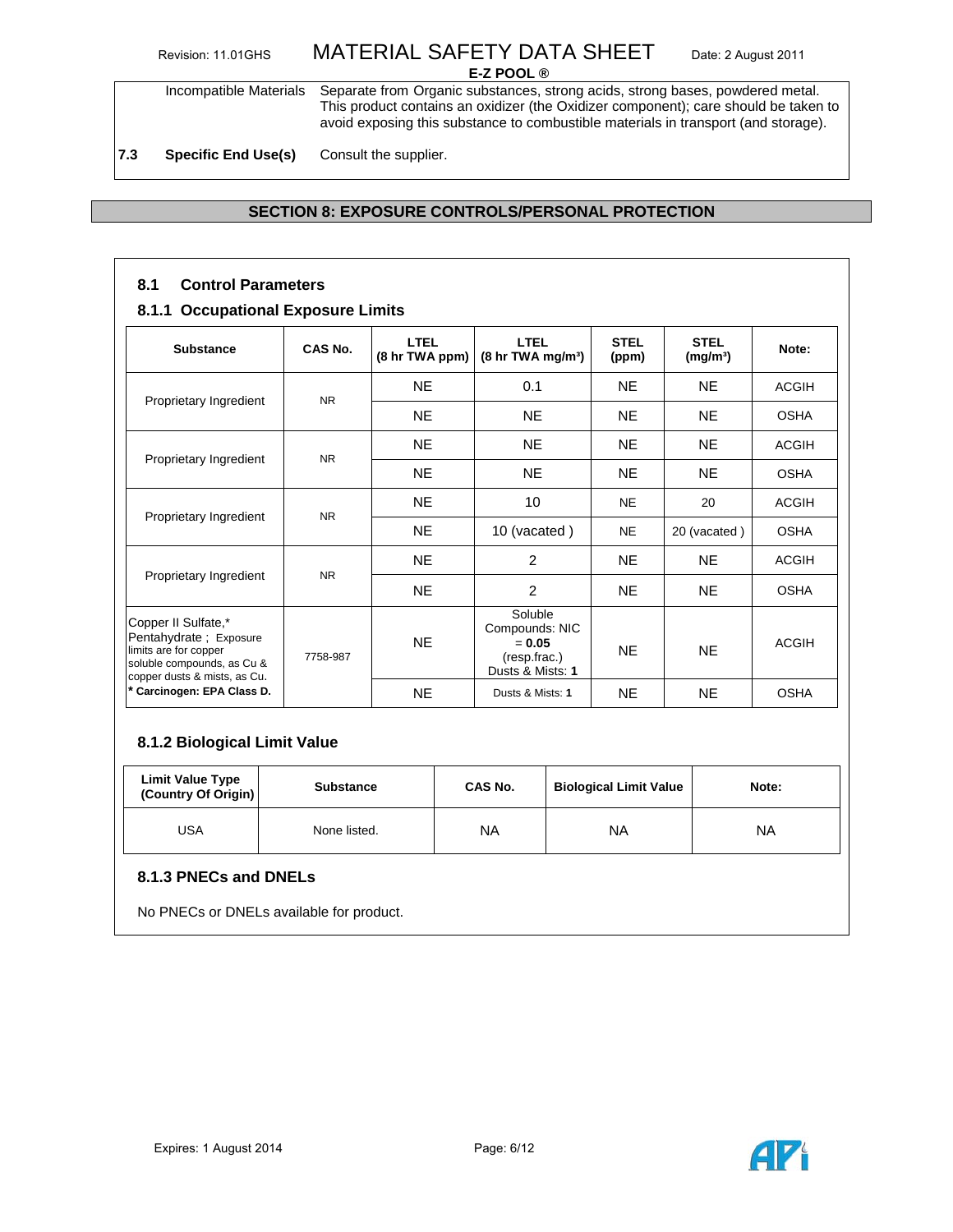# **8.2.2 Personal Protection Equipment**

| <b>Respirators</b>               | Avoid breathing dust. Assess exposure concentrations of all materials involved<br>in the workplace. If concentrations exceed the exposure limits listed in Exposure<br>Guidelines or irritation or other symptoms experienced, follow the OSHA |
|----------------------------------|------------------------------------------------------------------------------------------------------------------------------------------------------------------------------------------------------------------------------------------------|
|                                  | respirator regulations found in 29 CFR 1910.134 or European Standard EN 149.                                                                                                                                                                   |
| <b>Eye</b><br>Protection         | Avoid eye contact. Wear protective eyewear (goggles, face shield, or safety<br>glasses).                                                                                                                                                       |
| <b>Gloves</b>                    | Wear protective gloves.                                                                                                                                                                                                                        |
| <b>Body</b><br><b>Protection</b> | Avoid skin contact. Wear suitable protective clothing and gloves.                                                                                                                                                                              |
| <b>Controls</b>                  | <b>Engineering</b> Provide sufficient ventilation, particularly in closed rooms. Maintain employee<br>exposure below applicable permissible exposure limits.                                                                                   |
| <b>Other</b>                     | Remove contaminated, saturated clothing immediately. Contaminated clothing<br>should be thoroughly cleaned.                                                                                                                                    |

# **SECTION 9: PHYSICAL AND CHEMICAL PROPERTIES**

| 9.1 | <b>Information On Basic Physical And Chemical Properties</b>   |                          |                                                         |                               |
|-----|----------------------------------------------------------------|--------------------------|---------------------------------------------------------|-------------------------------|
|     | Appearance                                                     | <b>Crystalline Solid</b> | Color                                                   | White                         |
|     | Odor                                                           | <b>Odorless</b>          | Odor Threshold (ppm)                                    | Not available                 |
|     | Melting Point (°C) /<br>Not established<br>Freezing Point (°C) |                          | Boiling Point/Boiling Range (°C)                        | Not available                 |
|     | Flash Point (°C)                                               | Not applicable           | <b>Explosive Limit Ranges</b>                           | Not available                 |
|     | Auto Ignition<br>Not available<br>Temperature (°C)             |                          | Decomposition Temperature (°C)                          | Not available                 |
|     | <b>Explosive Properties</b>                                    | Not available            | <b>Oxidizing Properties</b>                             | May intensify fire; oxidizer. |
|     | Flammability (Solid, Gas) Not available                        |                          | Ph (Value)                                              | 5.7                           |
|     | <b>Evaporation Rate</b>                                        | Not applicable.          | Vapor Pressure (mm Hg)                                  | Not available                 |
|     | Vapor Density (Air=1)                                          | Not applicable.          | Density (g/ml)                                          | 2.48                          |
|     | Solubility (Water)                                             | Soluble                  | Solubility (Other)                                      | Not available                 |
|     | Partition Coefficient (N-<br>Octanol/Water)                    | Not available            | Viscosity (mPa.s)                                       | Not available                 |
| 9.2 | <b>Other Information</b>                                       |                          | Volatile Organic Chemical (VOC) Content-Not applicable. |                               |

# **SECTION 10: STABILITY AND REACTIVITY**

| 10.1 | <b>Reactivity</b>                         | Moderate.                                                                                                                                                                                   |
|------|-------------------------------------------|---------------------------------------------------------------------------------------------------------------------------------------------------------------------------------------------|
| 10.2 | <b>Chemical Stability</b>                 | Stable under normal conditions.                                                                                                                                                             |
| 10.3 | <b>Possibility Of Hazardous Reactions</b> | Not available                                                                                                                                                                               |
| 10.4 | <b>Conditions To Avoid</b>                | Avoid exposure or contact to incompatible chemicals and<br>combustible materials.                                                                                                           |
| 10.5 | <b>Incompatible Materials</b>             | Organic substances, strong acids, strong bases,<br>powdered metal. This product contains an oxidizer; care should<br>be taken to avoid exposing this substance to combustible<br>materials. |

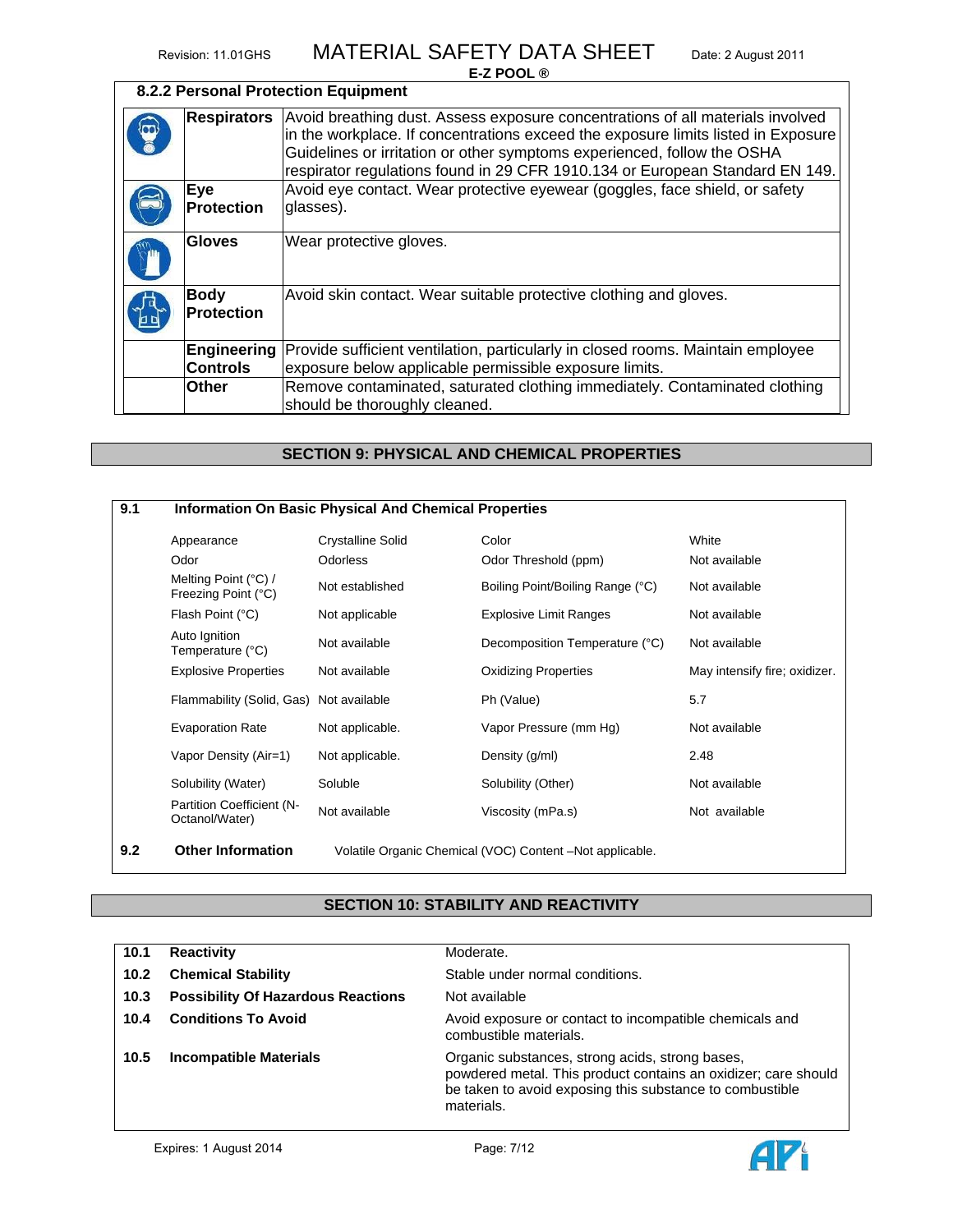**10.6 Hazardous Decomposition Product(s)** Ammonia, Carbon oxides, Sulphur oxides, Copper oxides Aluminum oxide and a variety of inorganic compounds containing potassium, sodium, calcium.

### **SECTION 11: TOXICOLOGICAL INFORMATION**

| <b>SUBSTANCE.</b>                   | CAS No.   | $LD_{50}$<br>(Oral, Rat) | $LC_{50}$<br>(Inhalation, Rat) | $LD_{50}$<br>(Dermal, Rat) |
|-------------------------------------|-----------|--------------------------|--------------------------------|----------------------------|
| Proprietary Ingredient              | NR.       | 802 mg/kg                | <b>NE</b>                      | <b>NE</b>                  |
| Proprietary Ingredient              | NR.       | <b>NE</b>                | <b>NE</b>                      | <b>NE</b>                  |
| Proprietary Ingredient              | <b>NR</b> | 1650 mg/kg               | <b>NE</b>                      | <b>NE</b>                  |
| Proprietary Ingredient              | <b>NR</b> | 6207 mg/kg               | <b>NE</b>                      | <b>NE</b>                  |
| Copper II Sulfate,^<br>Pentahydrate | 7758-98-7 | 300mg/kg                 | <b>NE</b>                      | <b>NE</b>                  |
| Avoid accumulation of dust.         |           |                          |                                |                            |

| 11.1   | <b>Information On Toxicological Effects</b> |                                                                                                                                                                           |  |  |
|--------|---------------------------------------------|---------------------------------------------------------------------------------------------------------------------------------------------------------------------------|--|--|
| 11.1.2 | <b>Mixtures</b>                             |                                                                                                                                                                           |  |  |
|        | <b>Acute Toxicity</b>                       |                                                                                                                                                                           |  |  |
|        | Inhalation                                  | Harmful if inhaled. Causes respiratory tract irritation.                                                                                                                  |  |  |
|        | <b>Skin Contact</b>                         | Causes severe skin irritation. Corrosive to skin.                                                                                                                         |  |  |
|        | <b>Eye Contact</b>                          | Causes serious eye damage. Corrosive to eyes.                                                                                                                             |  |  |
|        | Ingestion                                   | Effects and Symptoms - Weakness, Headache, nausea and<br>vomiting, Bloodstained vomiting, Nausea, Bloodstained<br>diarrhoea. May cause internal burns to digestive tract. |  |  |
|        | Irritation                                  | Causes eye irritation. May cause respiratory irritation. May<br>cause transient irritation. This product can moderately to<br>severely irritate to contaminated tissue.   |  |  |
|        | Corrosivity                                 | Corrosive to skin and eyes.                                                                                                                                               |  |  |
|        | Sensitisation                               | The Oxidizer component is a skin and respiratory sensitizer;<br>contact with this product may cause allergic skin and<br>respiratory reaction in susceptible individuals. |  |  |
|        | <b>Repeated Dose Toxicity</b>               | May produce an allergic reaction in persons already<br>sensitised.                                                                                                        |  |  |
|        | Carcinogenicity                             | No data.                                                                                                                                                                  |  |  |
|        | Mutagenicity                                | No data.                                                                                                                                                                  |  |  |
|        | Toxicity for<br>Reproduction                | Slight.                                                                                                                                                                   |  |  |
| 11.2   | <b>Other Information</b>                    | None                                                                                                                                                                      |  |  |

# **SECTION 12: ECOLOGICAL INFORMATION**

| 12.1 | Toxicity                             | Very toxic to algae. Very toxic to aquatic life with long lasting<br>effects. Very toxic to aquatic invertebrates. Do not discharge<br>cleaning water into small waters bodies. Do not empty into drains;<br>dispose of this material and its container in a safe way. |
|------|--------------------------------------|------------------------------------------------------------------------------------------------------------------------------------------------------------------------------------------------------------------------------------------------------------------------|
| 12.2 | <b>Persistence and Degradability</b> | No data                                                                                                                                                                                                                                                                |
| 12.3 | <b>Bioaccumulative Potential</b>     | No data                                                                                                                                                                                                                                                                |

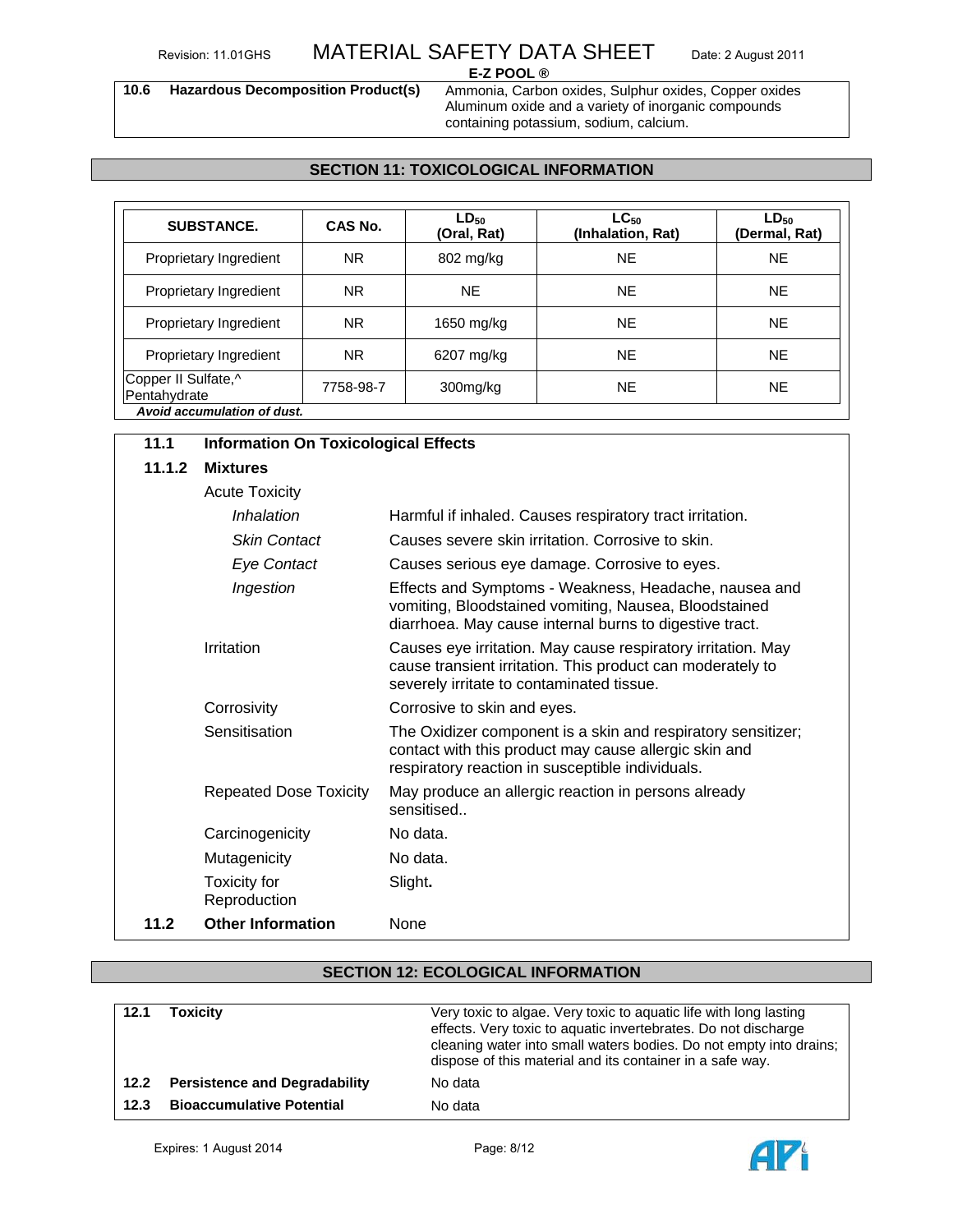|      | Revision: 11.01GHS                                  | <b>MATERIAL SAFETY DATA SHEET</b> | Date: 2 August 2011 |
|------|-----------------------------------------------------|-----------------------------------|---------------------|
|      |                                                     | E-Z POOL $\circledR$              |                     |
| 12.4 | <b>Mobility In Soil</b>                             | No data                           |                     |
| 12.5 | <b>Results Of PBT And vPvB</b><br><b>Assessment</b> | No data.                          |                     |
| 12.6 | <b>Other Adverse Effects</b>                        | No data.                          |                     |

# **SECTION 13: DISPOSAL CONSIDERATIONS**

| 13.1 | <b>Waste Treatment Methods</b> | Solid or chemical waste generators must determine whether a discal<br>waste is classified as a harzardous waste. U.S. EPA guidelines for<br>classifications determination are listed in 40 CFR parts 261.3. Dispo<br>should be in accordance with local, state or national legislation. |
|------|--------------------------------|-----------------------------------------------------------------------------------------------------------------------------------------------------------------------------------------------------------------------------------------------------------------------------------------|
| 13.2 | <b>Additional Information</b>  | Do not empty into drains; dispose of this material and its container<br>in a safe way.                                                                                                                                                                                                  |

# **SECTION 14: TRANSPORT INFORMATION**

| Land Transport (ADR/RID) (c)(d)                                           |                                                  | Land Transport (Within USA) (b)(d)                                            |                                                 |  |  |
|---------------------------------------------------------------------------|--------------------------------------------------|-------------------------------------------------------------------------------|-------------------------------------------------|--|--|
| <b>UN Number</b>                                                          | <b>UN 3077</b>                                   | <b>UN Number</b>                                                              | <b>UN 3077</b>                                  |  |  |
| Proper Shipping Name                                                      | Environmentally<br>hazardous                     | Proper Shipping Name                                                          | Environmentally hazardous<br>substances, n.o.s. |  |  |
| <b>Transport Hazard</b><br>Class(es)                                      | substances, n.o.s.<br>9                          | <b>Transport Hazard</b><br>Class(es)                                          | 9                                               |  |  |
| Packing Group                                                             | III                                              | Packing Group                                                                 | III                                             |  |  |
| Hazard Label(s)                                                           | Class 9<br>(Miscellaneous<br>Hazardous Material) | Hazard Label(s)                                                               | Class 9 (Miscellaneous<br>Hazardous Material)   |  |  |
| <b>Environmental Hazards</b><br><b>Special Precautions For</b><br>User    | Harmful<br>None                                  | Environmental Hazards Harmful<br><b>Special Precautions</b><br>For User       | None                                            |  |  |
| Sea Transport (IMDG) (c)                                                  |                                                  |                                                                               | Air Transport (ICAO/IATA) (c) (d)               |  |  |
| <b>UN Number</b><br>Proper Shipping Name                                  | <b>UN 3077</b>                                   | <b>UN Number</b><br>Proper Shipping Name                                      | <b>UN 3077</b>                                  |  |  |
| Environmentally hazardous substances, n.o.s.<br>(contains copper sulfate) |                                                  | Environmentally hazardous substances, n.o.s.<br>(contains copper sulfate)     |                                                 |  |  |
| <b>Transport Hazard</b>                                                   | Class 9                                          | <b>Transport Hazard</b>                                                       | Class 9 (Miscellaneous                          |  |  |
| Class(es)                                                                 | (Miscellaneous<br>Hazardous Material)            | Class(es)                                                                     | Hazardous Material)                             |  |  |
| Packing Group                                                             | Ш                                                | Packing Group                                                                 | III                                             |  |  |
| <b>Marine Pollutant</b>                                                   | P type marine<br>pollutant.                      | <b>Environmental Hazards None</b>                                             |                                                 |  |  |
| <b>Special Precautions For</b>                                            | 274,909,944                                      | <b>Special Precautions</b>                                                    | A97                                             |  |  |
| User                                                                      |                                                  | For User                                                                      |                                                 |  |  |
| (c)- Consult with transport provider.                                     |                                                  | (b)- ORM-D may be applicable within the USA for package sizes less than 30kg. |                                                 |  |  |

*(d)– Check relevant regulations for Special Provisions.* 

**Transport in bulk according to Annex II of MARPOL73/78 and the IBC Code**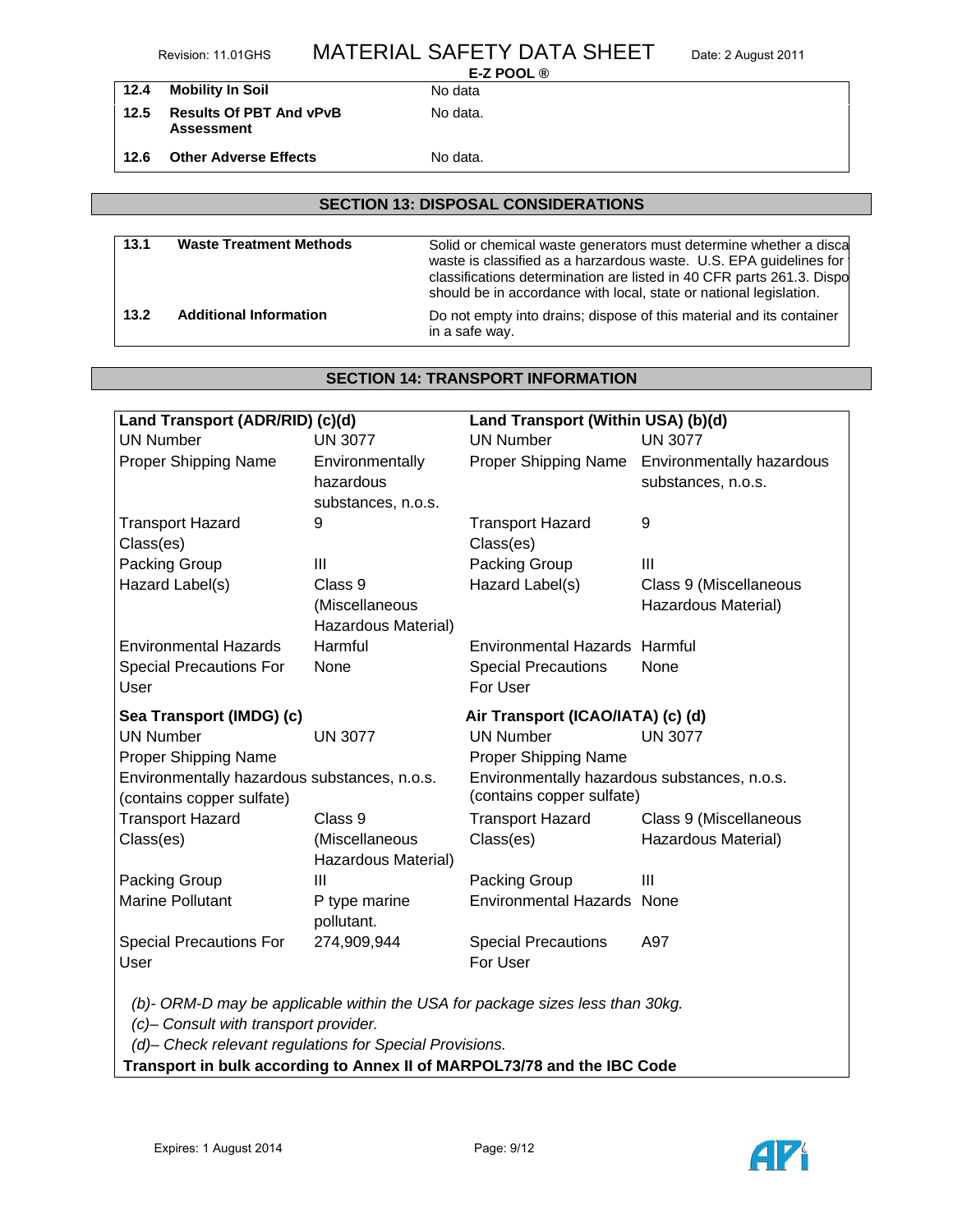#### **SECTION 15: REGULATORY INFORMATION**

# **15.1 Safety, Health And Environmental Regulations/Legislation Specific For The Substance Or Mixture**

# **15.1.1 EU Regulations**

| Authorisations And/Or Restrictions On<br>Use | Consult the supplier. |
|----------------------------------------------|-----------------------|
| European Union (EINECS/ELINCS)               | All chemicals listed. |
| German WGK Number                            |                       |

#### **National Regulations 15.1.2**

**USA** 

| <b>TSCA (Toxic Substance Control Act)</b>                                              | Listed.                                |
|----------------------------------------------------------------------------------------|----------------------------------------|
| SARA 311/312 - Hazard Categories                                                       | Acute Health, Reactivity               |
| SARA 302 - Extremely Hazardous<br>Substances                                           | <b>None</b>                            |
| SARA 313 - Toxic Chemicals                                                             | None                                   |
| <b>CERCLA (Comprehensive Environmental</b><br>Response Compensation and Liability Act) | 24000 lbs. RO as soluble ammonium salt |
| CAA (Clean Air Act 1990)                                                               | <b>None</b>                            |
| CWA (Clean Water Act)                                                                  | <b>None</b>                            |
| State Right to Know Lists                                                              | Listed as required                     |
| Proposition 65 (California)                                                            | None listed.                           |
| Canada                                                                                 |                                        |
| <b>WHMIS Classification</b>                                                            | Class E, D1B, D2A, D2B                 |
| Canada (DSL/NDSL)                                                                      | Listed - DSL                           |
| Canada Ingredient Disclosure List (CIDL)                                               | Listed as required.                    |
|                                                                                        |                                        |
|                                                                                        |                                        |

# **15.2**

 **Chemical Safety Assessment** Oxidizer, Harmful By Ingestion, Corrosive, Irritant, Respiratory sensitizer.

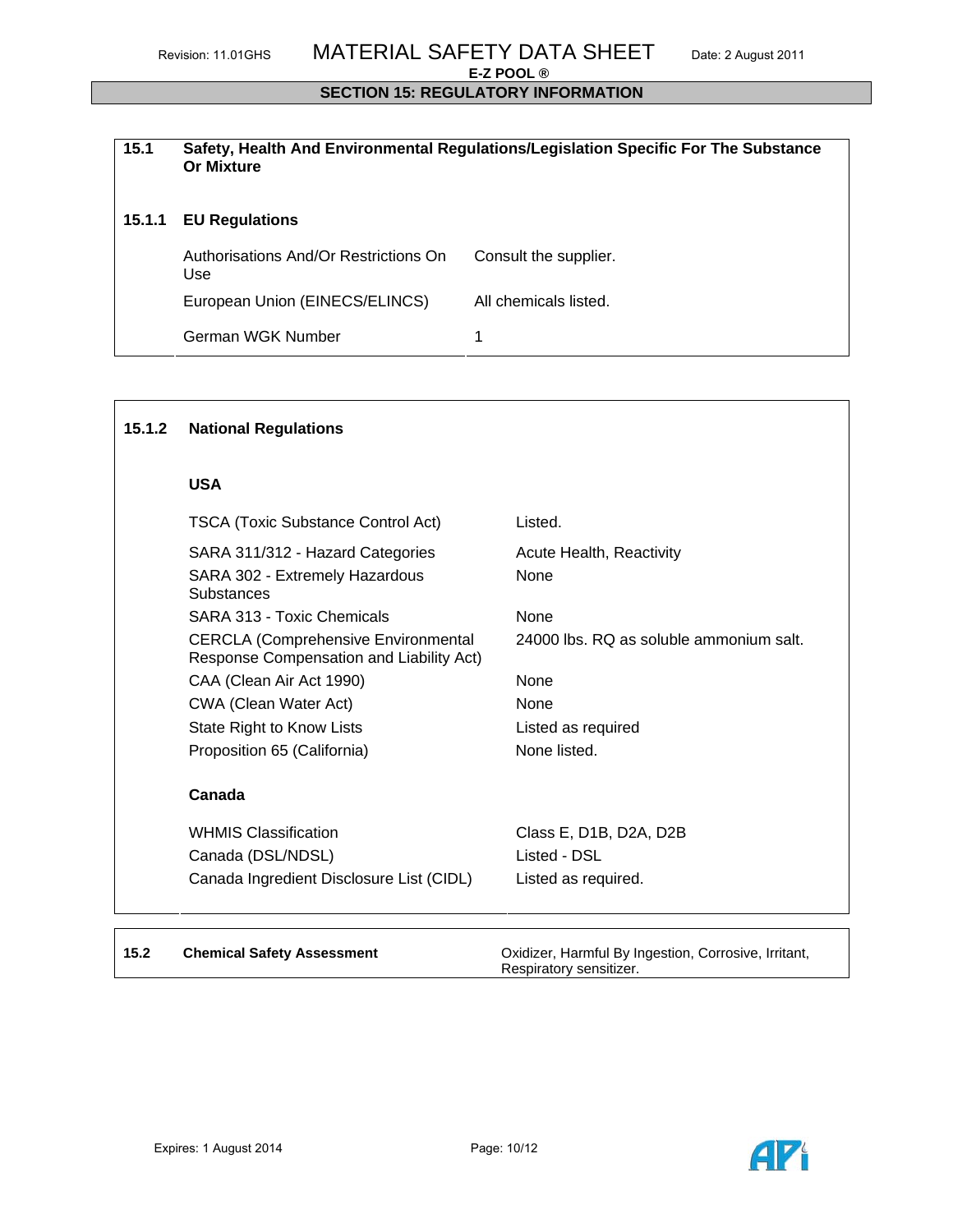# **SECTION 16: OTHER INFORMATION**

#### **The following sections contain revisions or new statements:** 1-16.

#### **LEGEND**

| <b>ACGIH</b> | American Conference Of Governmental Industrial<br><b>Hygienists</b> | <b>NA</b>    | Not Applicable, Not Available                                           |
|--------------|---------------------------------------------------------------------|--------------|-------------------------------------------------------------------------|
| <b>AICS</b>  | Australian Inventory Of Chemical Substances                         | <b>NIOSH</b> | National Institute For Occupational Safety And<br>Health                |
| <b>ANSI</b>  | American National Standards Institute                               | <b>ND</b>    | Not Determined                                                          |
| atm          | Atmosphere (Pressure Unit)                                          | <b>NFPA</b>  | National Fire Prevention Association                                    |
| <b>BOD</b>   | <b>Biological Oxygen Demand</b>                                     | <b>NTP</b>   | National Toxicology Program                                             |
| CAS          | <b>Chemical Abstracts Service</b>                                   | OC.          | Open Cup                                                                |
| CC           | Closed Cup                                                          | <b>OSHA</b>  | Occupational Safety And Health Administration                           |
| <b>CDTA</b>  | Chemical Drug And Trafficking Act                                   | Part         | Partition                                                               |
| COC          | Cleveland Open Cup                                                  | <b>PEL</b>   | Permissible Exposure Limits                                             |
| <b>COD</b>   | Chemical Oxygen Demand                                              | ppb          | Parts Per Billion                                                       |
| coeff.       | Coefficient                                                         | <b>PPE</b>   | Personal Protective Equipment                                           |
| CFR.         | Code Of Federal Regulations                                         | ppm          | Parts Per Million                                                       |
| <b>CPR</b>   | Cardio-Pulmonary Resuscitation                                      | psi          | Pounds Per Square Inch                                                  |
| <b>DEA</b>   | <b>Drug Enforcement Agency</b>                                      | <b>RCRA</b>  | Resource Conservation And Recovery Act                                  |
| <b>DOT</b>   | Department Of Transportation                                        | <b>RQ</b>    | <b>Reportable Quantity</b>                                              |
| <b>DSCL</b>  | Dangerous Substances Classification And Labeling                    | <b>RTK</b>   | <b>Right To Know</b>                                                    |
| <b>EEC</b>   | <b>European Economic Community</b>                                  | <b>SARA</b>  | Superfund Amendments And Reauthorization Act                            |
| <b>FDA</b>   | Food And Drug Administration                                        | <b>STEL</b>  | Short-Term Exposure Limit                                               |
| <b>HMIS</b>  | Hazardous Materials Information System                              | <b>SUSDP</b> | Standard For The Uniform Scheduling Of Drugs<br>And Poisons (Australia) |
| <b>IARC</b>  | International Agency For Research On Cancer                         | <b>TCC</b>   | <b>Tagliabue Closed Cup</b>                                             |
| <b>IDLH</b>  | Immediate Danger To Life Or Health                                  | <b>TDG</b>   | <b>Transportation Of Dangerous Goods</b>                                |
| kg           | Kilogram                                                            | <b>TPQ</b>   | <b>Threshold Planning Quantity</b>                                      |
| L            | Liter                                                               | TQ           | <b>Threshold Quantity</b>                                               |
| $LC_{50}$    | <b>Median Lethal Concentration</b>                                  | <b>TSCA</b>  | <b>Toxic Substances Control Act</b>                                     |
| $LD_{50}$    | <b>Median Lethal Dose</b>                                           | <b>TWA</b>   | Time-Weighted Average                                                   |
| <b>LEL</b>   | Lower Explosive Limit                                               | <b>UEL</b>   | <b>Upper Explosive Limit</b>                                            |
| mg           | Milligram                                                           | <b>WES</b>   | Workplace Exposure Standard (New Zealand)                               |
| mL           | Milliliter                                                          | <b>WHMIS</b> | Workplace Hazardous Material Information System                         |

**References:** RTECS, CAS Registry, EINECS/ESIS, *Casarett & Doull's Toxicology*, *Goldfranks's Toxicological Emergencies*, Manufacturer Information

#### **Risk Phrases and Safety Phrases**

R 8 Contact with combustible material may cause fire. R22 Harmful if swallowed. R36: Irritating to eyes. R36/38: Irritating to eyes and skin. R36/37/38 Irritating to eyes, respiratory system and skin. R41 Risk of serious damage to eyes. R42/43 May cause sensitization by inhalation and skin contact. R50/53: Very toxic to aquatic organisms, may cause long-term adverse effects in the aquatic environment. R52 Harmful to aquatic organisms. S22 Do not breathe dust. S24 Avoid contact with skin. S26 In case of contact with eyes, rinse immediately with plenty of water and seek medical advice.

S37 Wear suitable gloves.

S39 Wear eye/face protection.

S60 This material and its container must be disposed of as hazardous waste.

S61 Avoid release to the environment. Refer to special instructions/ Safety data

sheets.